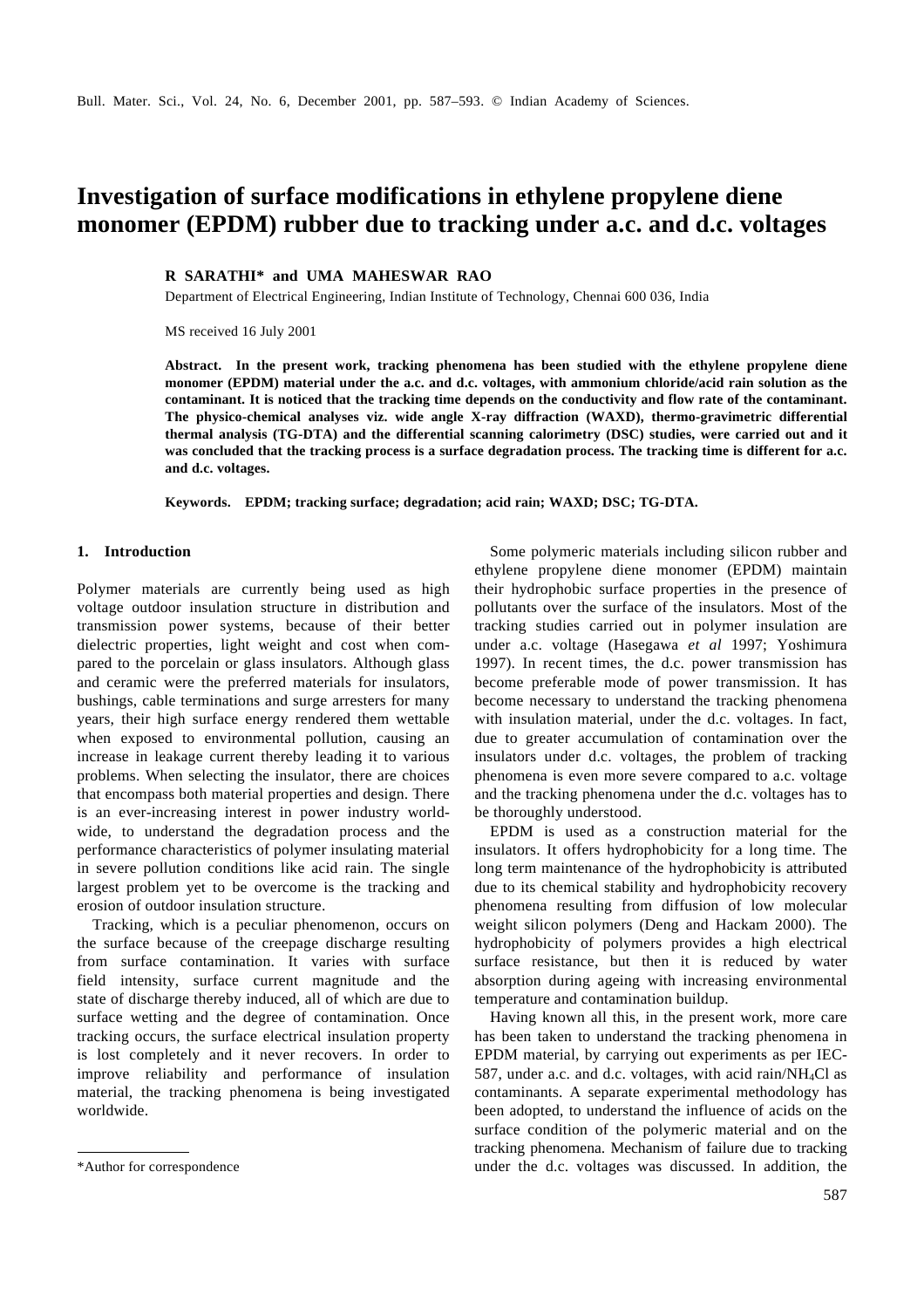

**Figure 1.** Experimental setup.

residues formed due to tracking and the surface condition of the tracking formed zone were analysed using wide angle-X-ray diffraction (WAXD), differential scanning calorimetry (DSC) and by thermogravimetric differential thermal analysis (TG-DTA) studies.

#### **2. Experimental**

There is no regular test procedure to carry out a tracking test under the d.c. voltage application. In the present work, tracking test was carried out following IEC-587 (1984) test method, which is adopted for a.c. voltage application. The specimen used in the present work is EPDM material. The gap distance between the top and the bottom electrode adjusted to be equal to 50 mm. The schematic diagram of the experimental setup and the electrode configuration used in the present work are shown in figure 1 for the d.c. voltages. If the sample is directly connected to the transformer without the rectifier circuit the a.c. voltage test can be carried out. Acid rain and NH4Cl solution were used as contaminants in the present study. The different flow rates were obtained using the control of the peristaltic pump. The d.c. voltage of 4⋅0 kV was connected to the top electrode and the bottom electrode was solidly grounded. The same voltage level was maintained for the a.c. voltages in the study. The times to failure due to tracking arrived at once the arc inception took place near the bottom electrode and crossed 2/3 of the gap; otherwise the process lasted for 6 h and the experiment was properly terminated. For the purpose of comparison, the study was carried out under a.c. voltages at the same voltage level. The composition of the acid rain is provided in table 1. In another set of experiments, the samples were aged by placing them in hot water bath maintained at different temperatures viz. 25, 60 and 90°C. The samples were taken out and the contact angles were measured at required instant of time. The pH value of the contaminant was measured using Digital pH meter Model DI-707 and the conductivity measured using Lutron CD-4302.

The investigations on tracking were carried out with samples aged in water. The samples were immersed in

| <b>Table 1.</b> Ingredients of artificial |  |  |  |
|-------------------------------------------|--|--|--|
| acid rain used in this experiment         |  |  |  |
| $(g/2l)$ .                                |  |  |  |

| $\left( \frac{1}{2} \right)$         |        |
|--------------------------------------|--------|
| NH <sub>4</sub> Cl                   | $1-00$ |
| <b>NaCl</b>                          | 2.55   |
| <b>KCI</b>                           | 0.18   |
| MgSO <sub>4</sub>                    | 1.05   |
| CaSO <sub>4</sub> ·2H <sub>2</sub> O | 0.90   |
| Triton-X-100                         | 0.40   |
| HNO <sub>3</sub>                     | 0.90   |
|                                      |        |

distilled water bath maintained at different temperatures for 15 days. In the present work, studies were carried out at 30, 60 and 90°C. The samples were taken out and measured for increase in weight, at required instant of time.

#### 2.1 *Investigation of acid rain*

Generally speaking, due to dissolution of carbon monoxide present in the atmosphere, in the rain water, the normal and clean precipitation becomes acid rain. At 0°C, under 1 atm. pressure, and with saturated carbon monoxide, the pH value of normal precipitation is about 5⋅6. Acid rain is the one with pH value less than 5⋅6. The SO*<sup>x</sup>* and  $NO<sub>x</sub>$  and other contaminants, in atmosphere, dissolves in the rain to become sulphuric acid, nitric acid and the other form of acid (Butcher and Charlson 1992).

The root cause of acid rain mainly results from the use of coal and heavy oil fuels, the exhaust gas of the car and other origins of industrial pollution. The contaminants react with oxygen, in atmosphere, by UV ray, and dissolve in rain. The investigation of Metrology Bureau of Japan (IEC-publication-587 1984) identified the  $SO_4^{2-}$ , NO<sub>3</sub>, Cl<sup>-</sup>,  $NH_4^+$ ,  $Ca^{2+}$ ,  $K^+$ ,  $Mg^{2+}$ , and  $Na^+$  as the constituents of acid rain.

#### 2.2 *Characteristics of acid rain*

The important characteristics of acid rain are ion ingredients, pH value and conductivity. The three essential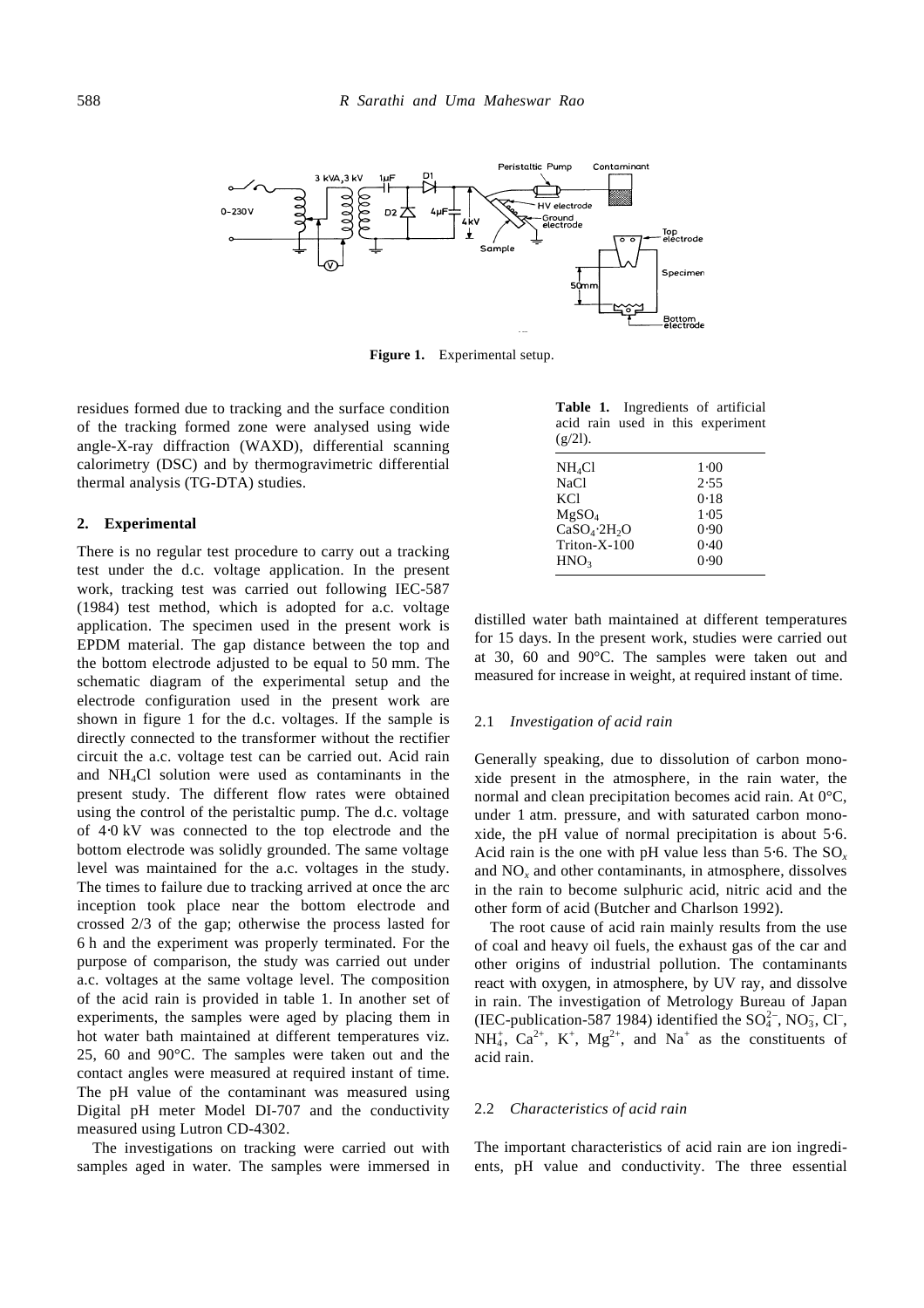factors are related to each other. It is the ingredient and composition of acid rain which influence the pH value and conductivity. To understand the influence of acid rain on the performance of polymeric material, artificial acid rain was prepared in the laboratory. The composition of artificial acid rain as shown in table 1 agrees with that of actual acid rain (Hasegawa *et al* 1997). The pH value of artificial acid rain is 1⋅9 and its conductivity is adjusted to the required value.

#### 2.3 *Contact angle measurement*

Various methods are available for determining the hydrophobicity of insulators. It has been shown that the contact angle measurement helps in understanding the hydrophobicity of the material. In the present work, the contact angle is measured by liquid droplet method, using distilled water, assuming constant radius of curvature and thereby determining contact angle from the measurement of height and base diameter for a known volume (Adamson 1976). After the distilled water is dropped on the surface, the contact angle measurement is carried out within 30 sec. The contact angle measured for the different types of specimen used is given in table 3.

### 2.4 *Physico-chemical analysis*

2.4a *Wide angle X-ray diffraction (WAXD)*: In the present work, WAXD measurement was done with Phillips X-ray diffractometer. A scan rate of 2°/min at 2000 cycles using CuK*a* radiation of wavelength 1⋅596 Å was applied. A radial scan of Bragg angle (2*q*) vs intensity was obtained with an accuracy of  $\pm$  0⋅25° at the location of the peak.

2.4b *Thermogravimetric-differential thermal analysis (TG-DTA)*: The TG and DTA are very effective techniques to study the chemical and physical phenomena as a function of temperature. The TG-DTA study was carried out with Netzch STA 409C equipment. The experiments were performed in nitrogen atmosphere, operated in the range 25–1200°C at a heating rate of 20°C. Alumina was used as standard.

2.4c *Differential scanning calorimetry (DSC)*: The melting behaviour of the specimen were observed using Netzch DSC 204 apparatus. The experiments were performed in nitrogen atmosphere, at a heating rate of 10°C.

### **3. Theoretical consideration**

# 3.1 *Theory of water diffusion and variation of contact angle measurement*

The diffusion coefficient of the distilled water into EPDM material was determined at different temperatures. Crank (1975) developed the relationship, which represents the state of decreasing absorption of liquid into the material. When diffusion is driven by the concentration gradient and if there is no chemical change between liquid and material, they would result in mass change and the rate of absorption will be linear initially with  $t^{0.5}$ , where '*t*' is the time of absorption. Hence

$$
\frac{\ddot{\mathbf{A}}m(t)}{\ddot{\mathbf{A}}m_{\mathbf{a}}} = 2\sqrt{\frac{Dt}{t^2}} \left\{ \left[ \sqrt{\frac{1}{\delta}} + 2\sum_{n=1}^{\infty} \left[ (-1)^n \cdot \text{ierf}\left(\frac{nl}{2\sqrt{Dt}}\right) \right] \right] \right\},\,
$$

where  $\Delta m(t) = m(t) - m(0)$  and  $\Delta m_a = m_a - m(0)$ . In this  $m(t)$  is mass at time '*tr*'.  $m(0)$  and  $m(a)$  are initial mass at time '*t*' and after infinite time, respectively. Crank (1975) provided final equation to calculate diffusion coefficient and if the linear dependency in plot  $\Delta m(t)/\Delta m(\mathbf{a})$  vs  $t^{0.5}$  is not observed, then the diffusion constant is obtained by equating  $\Delta m(t)/\Delta m_\alpha = 0.5$ .

Simplifying the equation we get

$$
D = \frac{\delta}{64} \frac{L_{0.5}^2}{t_{0.5}},
$$

where *L* is the thickness of the specimen.

#### **4. Tracking process**

When high voltage is connected to the top electrode, current flows in the conductive path formed by the contaminant (between top and bottom electrode) and causes partial evaporation of the contaminant causing dry band in the gap. The potential difference between dry band incepts spark across the dry band. Continuous flow



**Figure 2.** Tracking formed zone.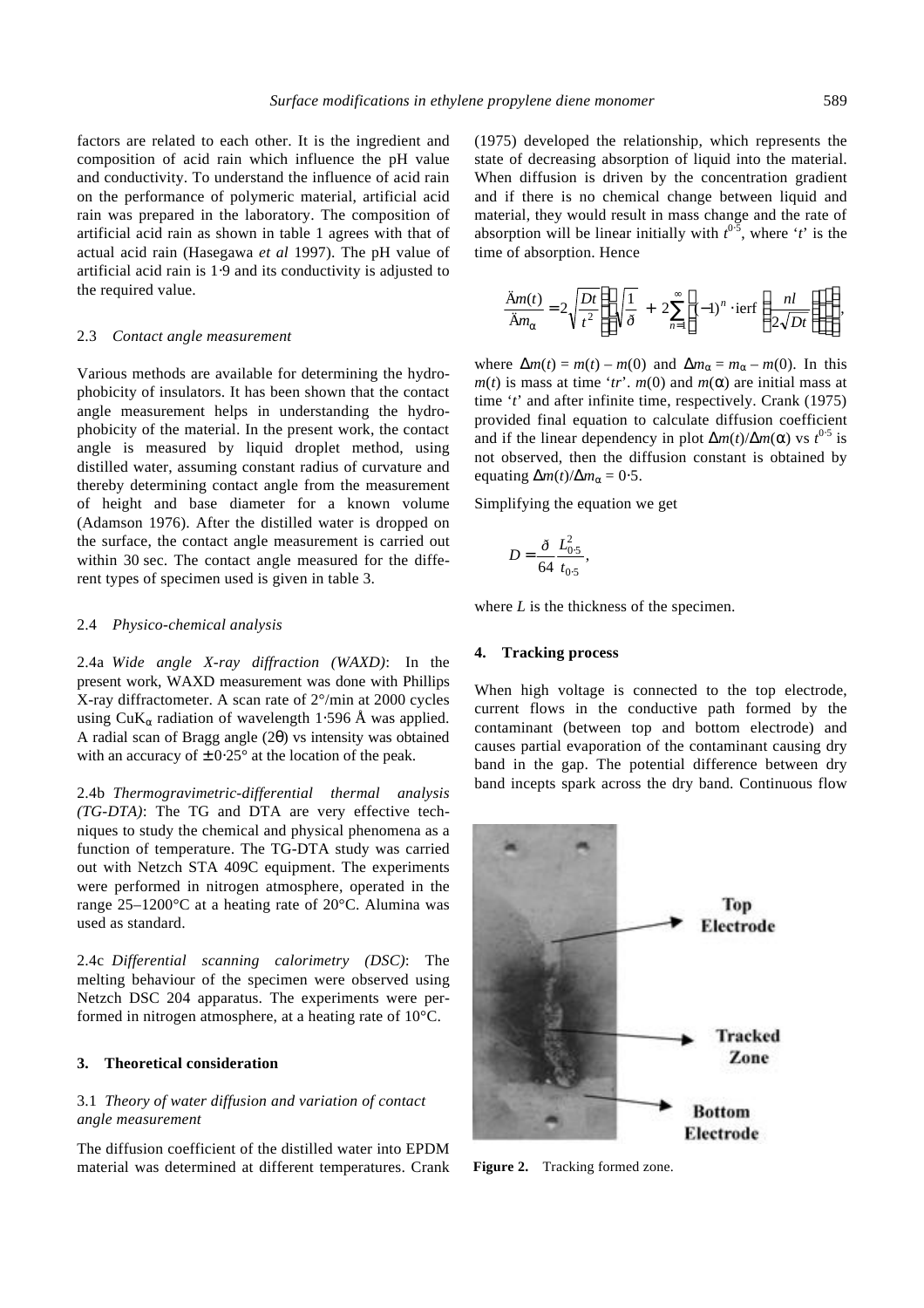of contaminant in the gap rewet the surface and the above process is repeated. The spark across the dry band results in slow rise of surface temperature and gradual heating of the specimen. The high temperature of the arc in the gap as well as the high temperature due to possible reaction of NH4Cl/acid rain with the EPDM material is considered to be responsible for erosion of material followed with tracking process. Sometimes the arc burning across the gap is extinguished by the flow of contaminants and the entire process detailed above restarts.

However, accumulation of the contaminants in the gap, over a period of time, permits more current to flow in the conductive path formed by the contaminant at the same applied voltage. Therefore, the entire process is accelerated so that heavy burning takes place between the electrodes causing carbonized path as shown in figure 2. This phase is identified as 'failure due to tracking'.

## **5. Results and discussion**

Figure 3 shows variation in tracking time of the unaged EPDM specimen under a.c. and d.c. voltages with different contaminants, at different conductivity levels. It is observed that under positive d.c. voltage the tracking time is high irrespective of the level of conductivity and the type of contaminant used in the present work. Similar characteristics were observed by Sarathi *et al* (2000a) with epoxy resin insulation and the converse with HDPE material under the d.c. voltages (Sarathi *et al* 2000b). It indicates that the tracking phenomena depend on the conductivity level of the contaminant and the type of material. It is also observed that under a.c. voltages no degradation has occurred with acid rain as contaminant. This indicates the severity of the contaminant on the insulation structure when it is operated under the d.c. voltages. Comparing the tracking time with ammonium chloride and acid rain as contaminants, it is observed that irrespective of type of voltage a.c. or d.c. voltages, the tracking time is high with acid rain as contaminant compared to ammonium chloride solution especially at lower conductivity levels.

Figure 4 shows variation in the tracking of the EPDM specimen under the a.c./d.c. voltages with  $NH<sub>4</sub>Cl/acid$ rain as contaminant of conductivity 2500 μS, at different flow rates. It is observed that increase in flow rate shows increase in the tracking time of the specimen under the a.c. voltages with  $NH<sub>4</sub>Cl$  as contaminant and no tracking has occurred for 6 h with the acid rain as contaminant. When the flow rate is increased the tracking time increased under the negative d.c. voltages compared to positive d.c. voltages especially with NH4Cl as contaminant. With the acid rain as the contaminant, increase in flow rate does not show any polarity dependence on the tracking time.

Table 2 shows variation in diffusion coefficient of the material aged in distilled water solution maintained at different temperatures. The diffusion coefficient of the material is not constant at different temperatures. Table 3 shows variation in tracking time of the EPDM specimen (aged under different conditions) under the a.c. and d.c. voltages with  $NH_4Cl/\text{acid rain}$  (of 2500  $\mu$ S) as contaminant. Under the a.c. voltages, irrespective of the type of ageing, the samples continued without tracking for 6 h especially with  $NH<sub>4</sub>Cl$  as contaminant. Under the d.c. voltages, it is observed that the tracking time is high with positive d.c. voltage irrespective of the type of contami-

**Table 2.** Variation in diffusion coefficient of the material.

| Ageing condition                | Diffusion coefficient  |  |  |  |  |
|---------------------------------|------------------------|--|--|--|--|
| Aged in water at $30^{\circ}$ C | $1.75 \times 10^{-12}$ |  |  |  |  |
| Aged in water at $60^{\circ}$ C | $1.96 \times 10^{-12}$ |  |  |  |  |
| Aged in water at $90^{\circ}$ C | $1.29 \times 10^{-12}$ |  |  |  |  |



**Figure 3.** Variation in tracking time of unaged EPDM specimen under a.c. and d.c. voltages at different conductivities of the contaminant.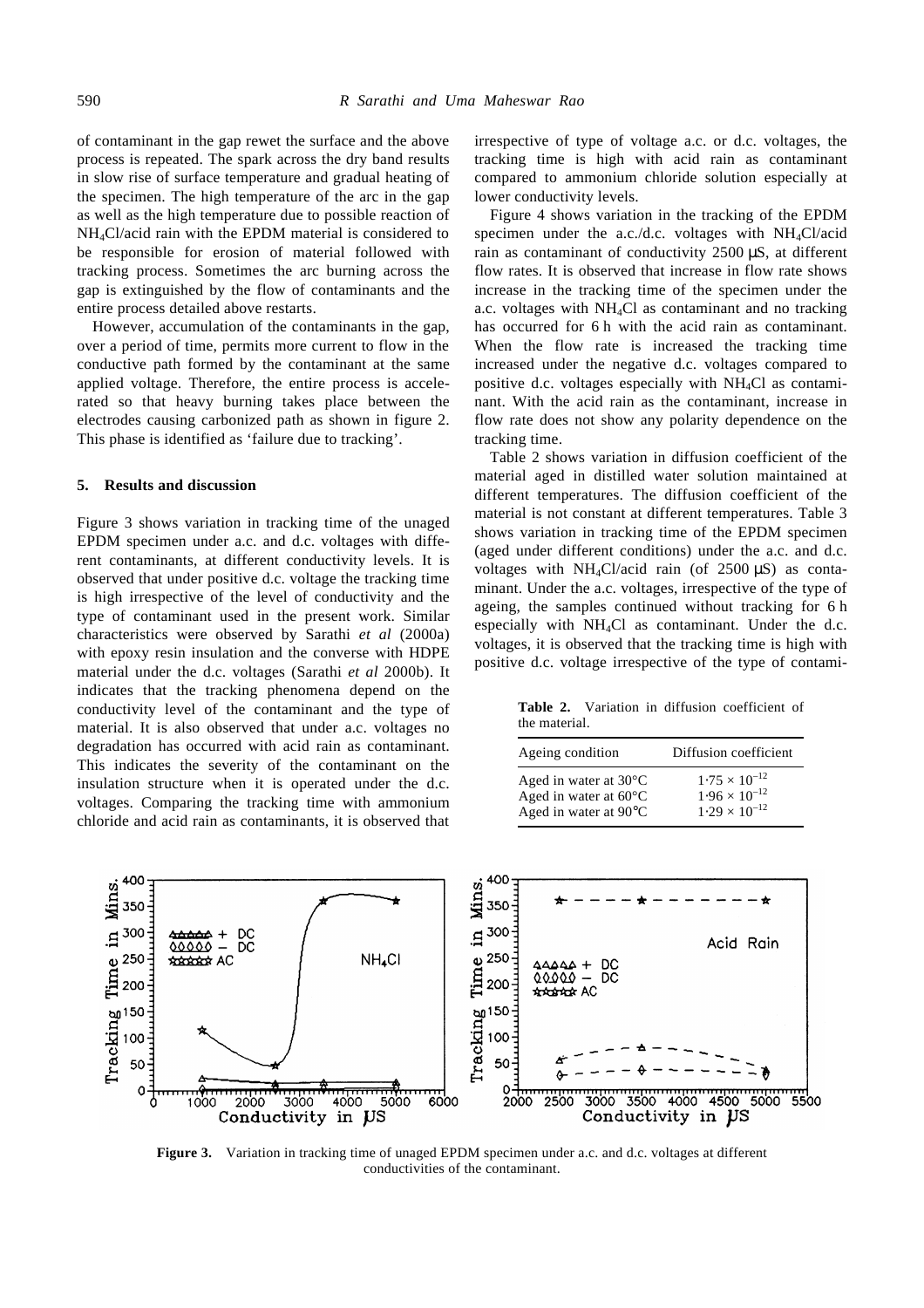

Figure 4. Variation in tracking time of unaged EPDM specimen under a.c. and d.c. voltages at different flow rates of the contaminant.

**Table 3.** Tracking time, contact angle (*q*) and surface roughness (*c*) of the aged specimen.

|                                                                                                       |                | NH <sub>4</sub> Cl<br>Tracking time (min) |                |                                           | Acid rain<br>Tracking time (min) |                 |                |                      |
|-------------------------------------------------------------------------------------------------------|----------------|-------------------------------------------|----------------|-------------------------------------------|----------------------------------|-----------------|----------------|----------------------|
|                                                                                                       |                |                                           |                |                                           |                                  |                 |                |                      |
| Ageing condition                                                                                      |                |                                           |                | $+ D.C. - D.C.$ A.C. $+ D.C. - D.C.$ A.C. |                                  |                 | $q$ (Deg)      | $c$ (um)             |
| Aged in water at $30^{\circ}$ C<br>Aged in water at $60^{\circ}$ C<br>Aged in water at $90^{\circ}$ C | 53<br>41<br>47 | 5<br>29<br>48                             | NF<br>NF<br>NF | 82<br>76<br>82                            | 29<br>41<br>56                   | 165<br>NF<br>NF | 83<br>76<br>68 | 1.63<br>1.52<br>4.41 |

*q*: contact angle; *c*: surface roughness; NF: no failure.

nant. From table 3, the surface roughness of the material increases for the aged samples and is high for the water aged samples especially at high temperatures. In the acid aged samples, the surface roughness is high for the oxalic acid aged samples.

The measure of hydrophobicity could be analysed using the contact angle variation. If the contact angle of the material increases above 90°, it shows that the material is hydrophobic and if the value is less than 90°, it shows that the material is hydrophilic (Crank 1975). The contact angle reduces for the aged samples. The contact angle is the minimum for the sample aged in temperature controlled water bath maintained at 90°C. The values of the surface roughness is the average of the values obtained at five different locations. The value of surface roughness and the contact angle of the virgin EPDM material is 1⋅29 μm and 84°, respectively.

During the tracking process, we could differentiate carbon formation with different colours, viz. a portion with dark black and white. Especially at the tip of the tracked form zone white powder is formed. To analyse the carbonized path, in the present work, WAXD technique was utilized. Figure 5 shows variation in the WAXD



**Figure 5.** WAXD spectra of EPDM: (a) virgin, (b) tracked surface and (c) residue of tracking.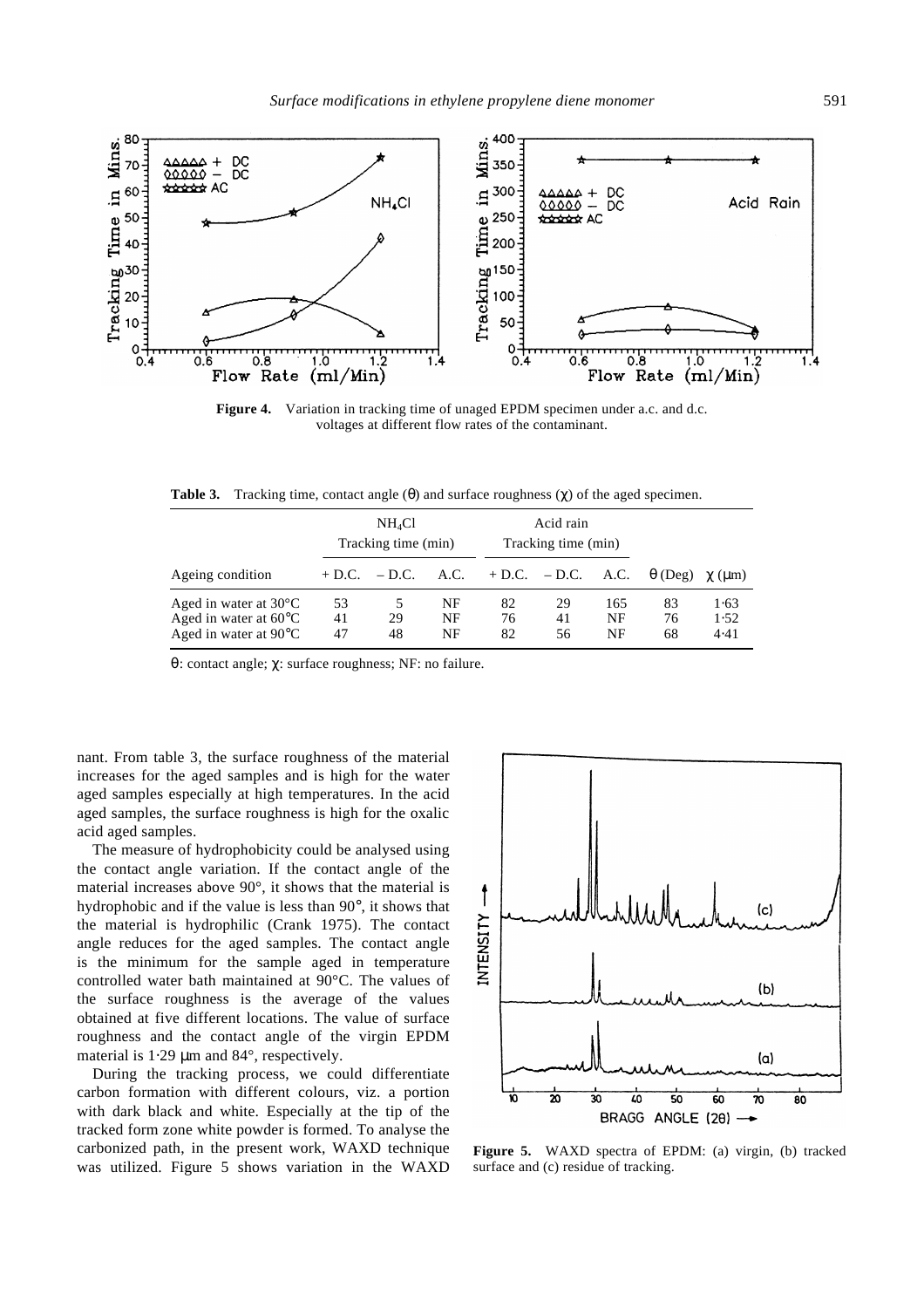pattern obtained for the EPDM rubber, surface of the tracked zone and the residue obtained due to tracking. It is possible to identify difference in the spectrum. It indicates that the characteristics of the material are altered near the tracking formed zone and further analysis is required on this aspect.

Differential scanning calorimetry is a technique in which the difference in energy input into a material and a reference material is measured as a function of temperature. Figure 6 shows the DSC spectra of the virgin EPDM material and the tracking formed zone material. It is clear that the thermogram is different for the virgin and tracking formed zone material. The curve indicates the glass transition temperature at  $-70^{\circ}$ C and at  $-25^{\circ}$ C for the virgin EPDM and at  $-98^{\circ}$ C and 4⋅8 $^{\circ}$ C, when heated between –  $130^{\circ}$  and  $150^{\circ}$ C at  $10^{\circ}$ C/min. In addition, in



# TEMPERATURE (C)

the tracking formed zone material a endothermic peak at 108⋅7°C is observed. The variation in the glass transition temperatures and the addition of the endothermic peak in the tracking formed zone material indicate that the characteristics of the material is altered near the tracking formed zone.

Figure 7 shows the TG and DTA thermogram of the EPDM and the microtomed section of the tracking formed zone. These measurements are used primarily to determine the composition of materials and to predict their thermal stability. In the nitrogen atmosphere, the TG curve (figure 7a) for EPDM shows a gradual weight loss above 200°C. The derivative curve indicates that the weight loss occurs at two different temperatures especially at 375°C and 805°C. The TG curve of microtomed section of tracking formed zone (figure 7b) shows a different characteristics and the weight loss of the specimen occurs at 786°C. It is the indication that structural variation has occurred in the surface during tracking process. The DTA spectra (figure 7c) indicate endothermic peaks at 552°C and 813°C. The exothermic peaks were observed at 501°C and 603°C for the EPDM specimen. In the case of microtomed section of the tracking formed zone specimen (figure 7d), two exothermic peaks at 585°C and 796°C and the endothermic peaks at 498°C, 645°C and 818°C were observed. Normally the endothermic peaks indicate the weight loss of the specimen due to dehydration or decomposition. It is observed from figures 7c and d, that the considerable weight loss observed at around 820°C in the virgin EPDM and at **Figure 6.** DSC thermogram. **around 790°C** in the case of tracking formed zone, is the



**Figure 7.** TG-DTA spectra of EPDM material: (a) TG spectra of virgin, (b) TG spectra of tracked surface, (c) DTA spectra of virgin and (d) DTA spectra of tracked surface.